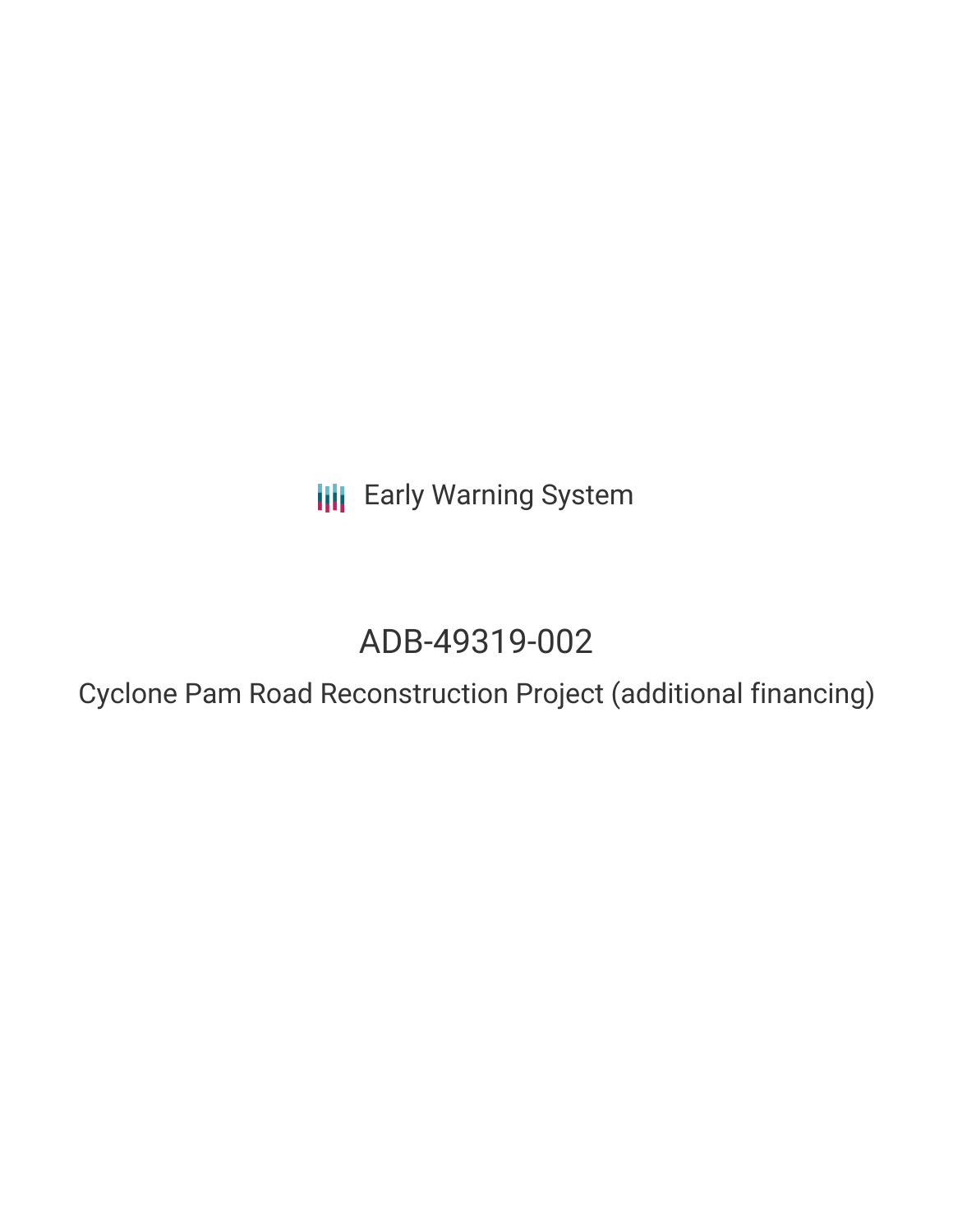

## **Quick Facts**

| <b>Countries</b>               | Vanuatu                                                          |
|--------------------------------|------------------------------------------------------------------|
| <b>Financial Institutions</b>  | Asian Development Bank (ADB)                                     |
| <b>Status</b>                  | Approved                                                         |
| <b>Bank Risk Rating</b>        | B                                                                |
| <b>Voting Date</b>             | 2017-08-09                                                       |
| <b>Borrower</b>                | Government of Vanuatu, Ministry of Finance & Economic Management |
| <b>Sectors</b>                 | Transport                                                        |
| <b>Investment Type(s)</b>      | Grant, Loan                                                      |
| <b>Investment Amount (USD)</b> | $$8.20$ million                                                  |
| <b>Loan Amount (USD)</b>       | $$4.10$ million                                                  |
| <b>Grant Amount (USD)</b>      | \$4.10 million                                                   |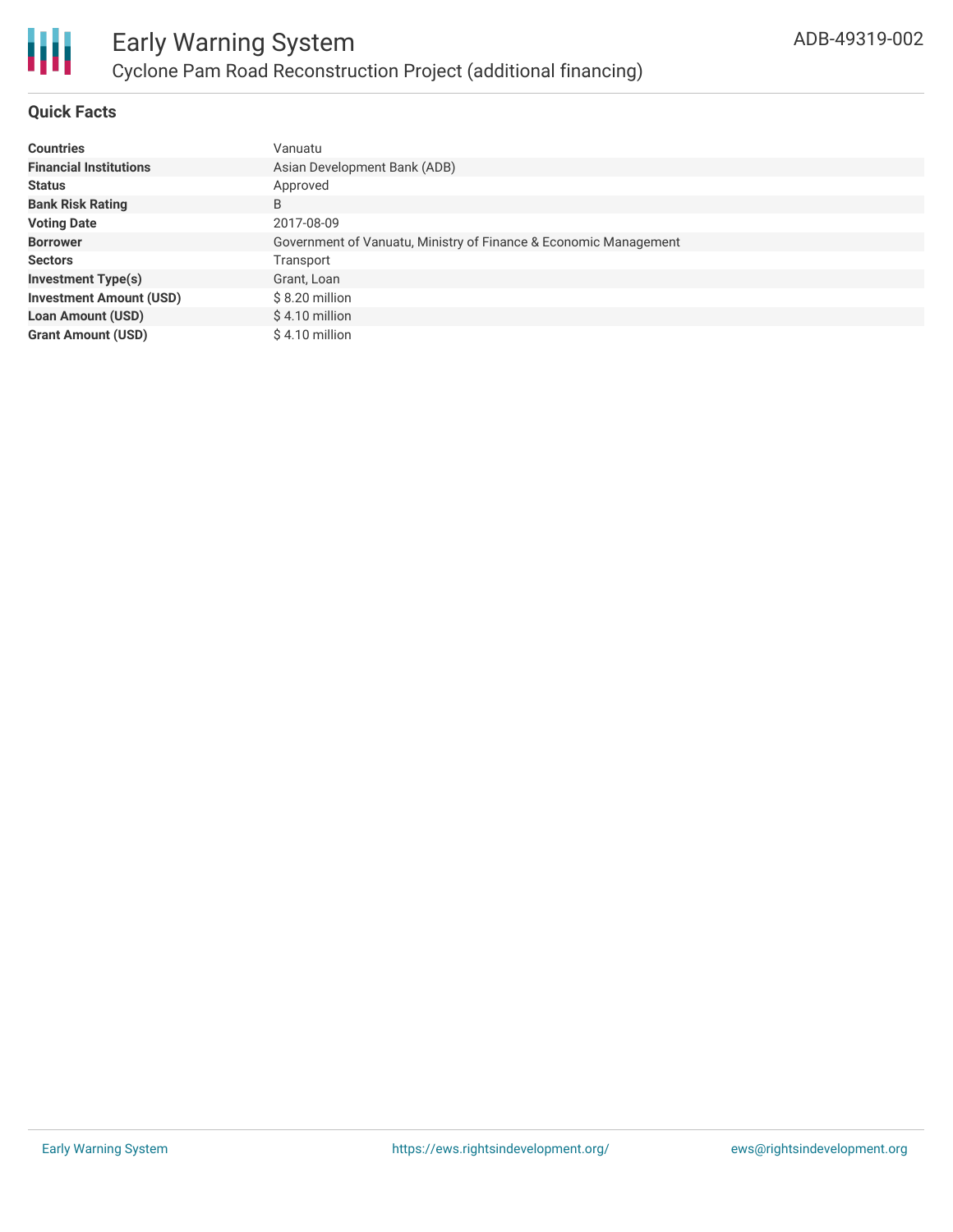

# **Project Description**

According to ADB website, the Cyclone Pam Road Reconstruction Project will support the efforts of the Government of the Republic of Vanuatu to reconstruct, and climate and disaster proof, the transport sector infrastructure on Efate ring road damaged by TCP floods and storm surges. The additional financing will provide further support to reconstruct, improve climateresilience and disaster-proof the transport sector infrastructure on Efate ring road damaged by Tropical Cyclone Pam floods and destructive storm surges in March 2015.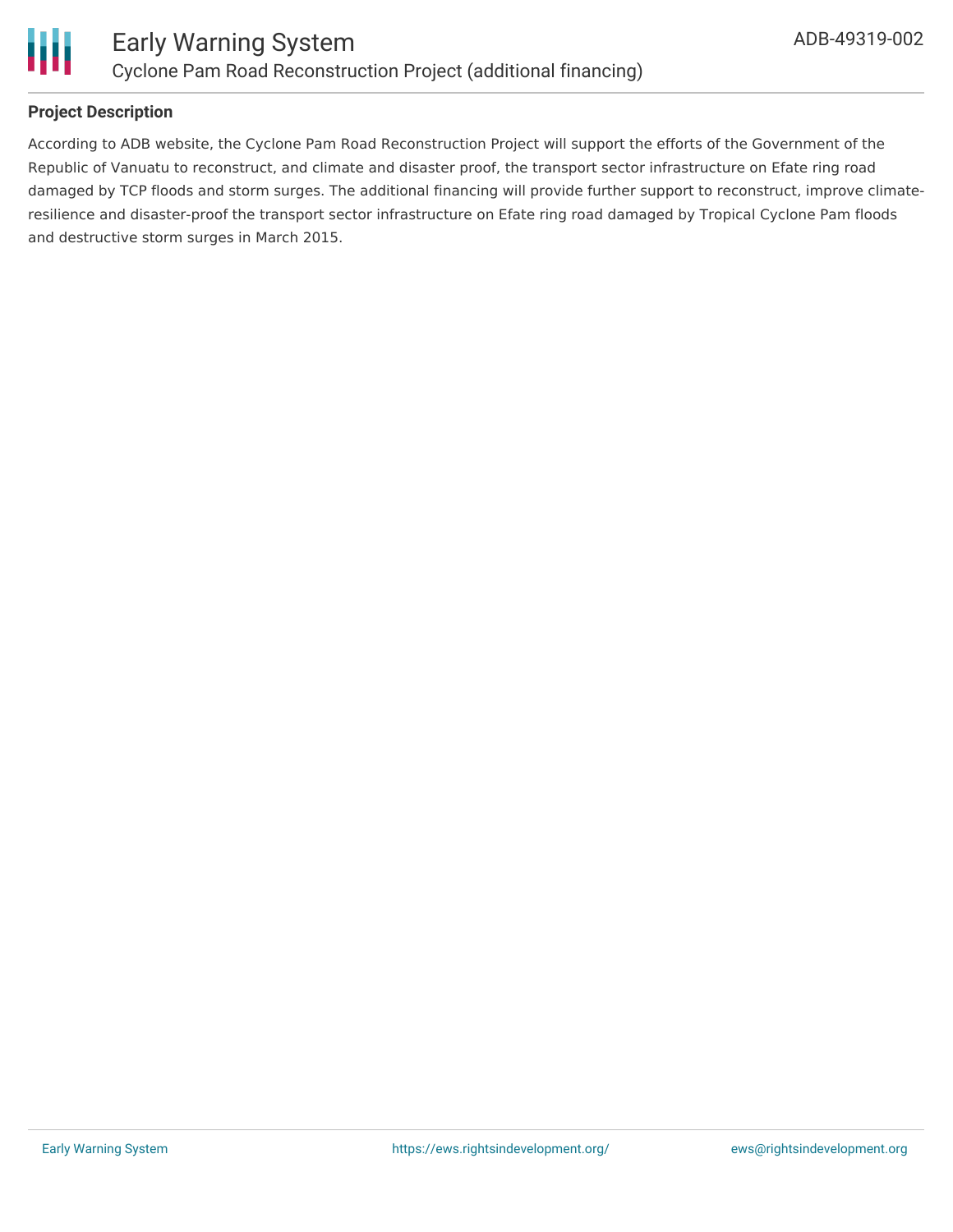

## **Investment Description**

Asian Development Bank (ADB)

Government US\$ 1.2 million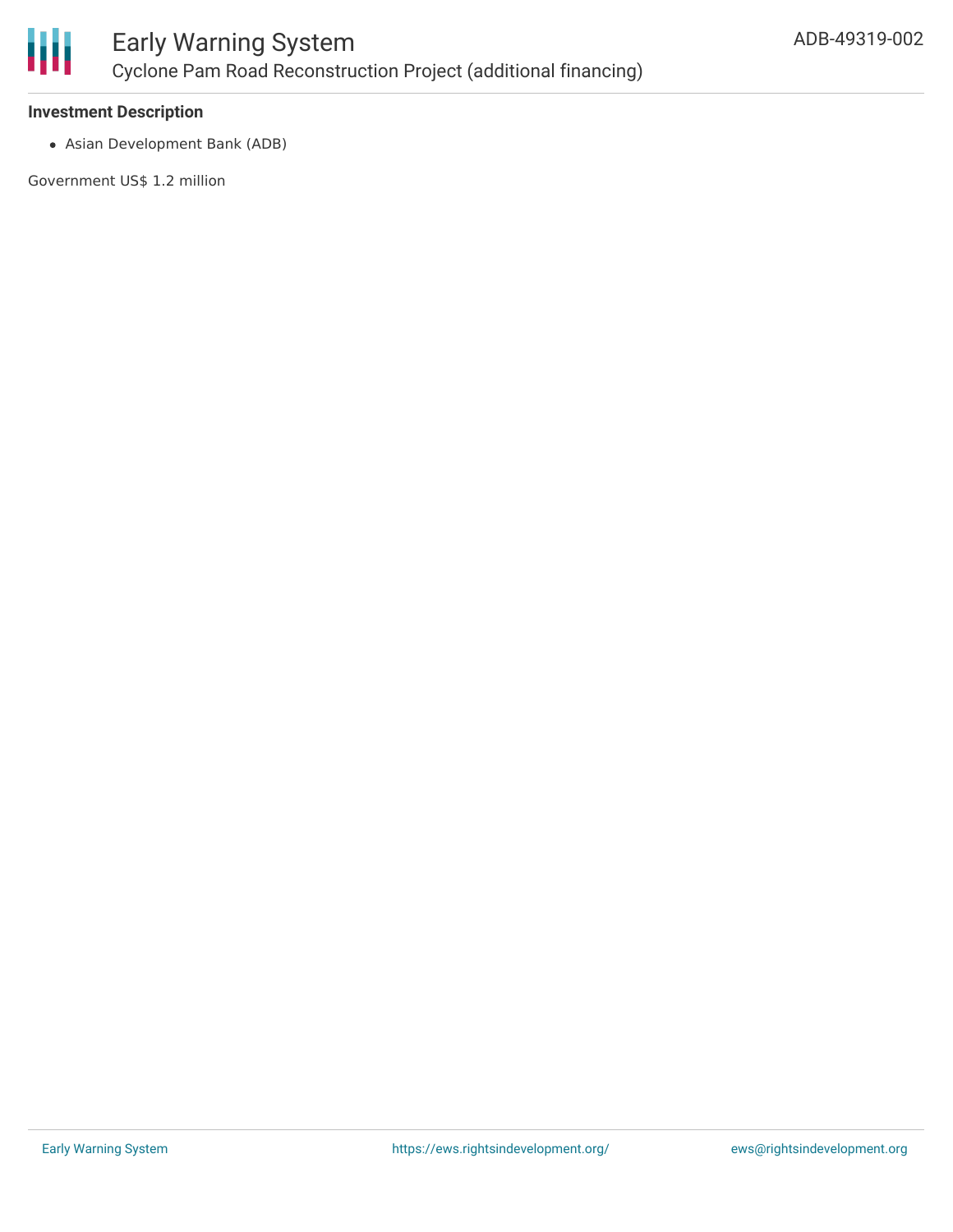

#### **Contact Information**

Project Officer: Indrawansa, P.P.G.P.P. Pacific Department No contact information provided at the time of disclosure.

#### ACCOUNTABILITY MECHANISM OF ADB

The Accountability Mechanism is an independent complaint mechanism and fact-finding body for people who believe they are likely to be, or have been, adversely affected by an Asian Development Bank-financed project. If you submit a complaint to the Accountability Mechanism, they may investigate to assess whether the Asian Development Bank is following its own policies and procedures for preventing harm to people or the environment. You can learn more about the Accountability Mechanism and how to file a complaint at: http://www.adb.org/site/accountability-mechanism/main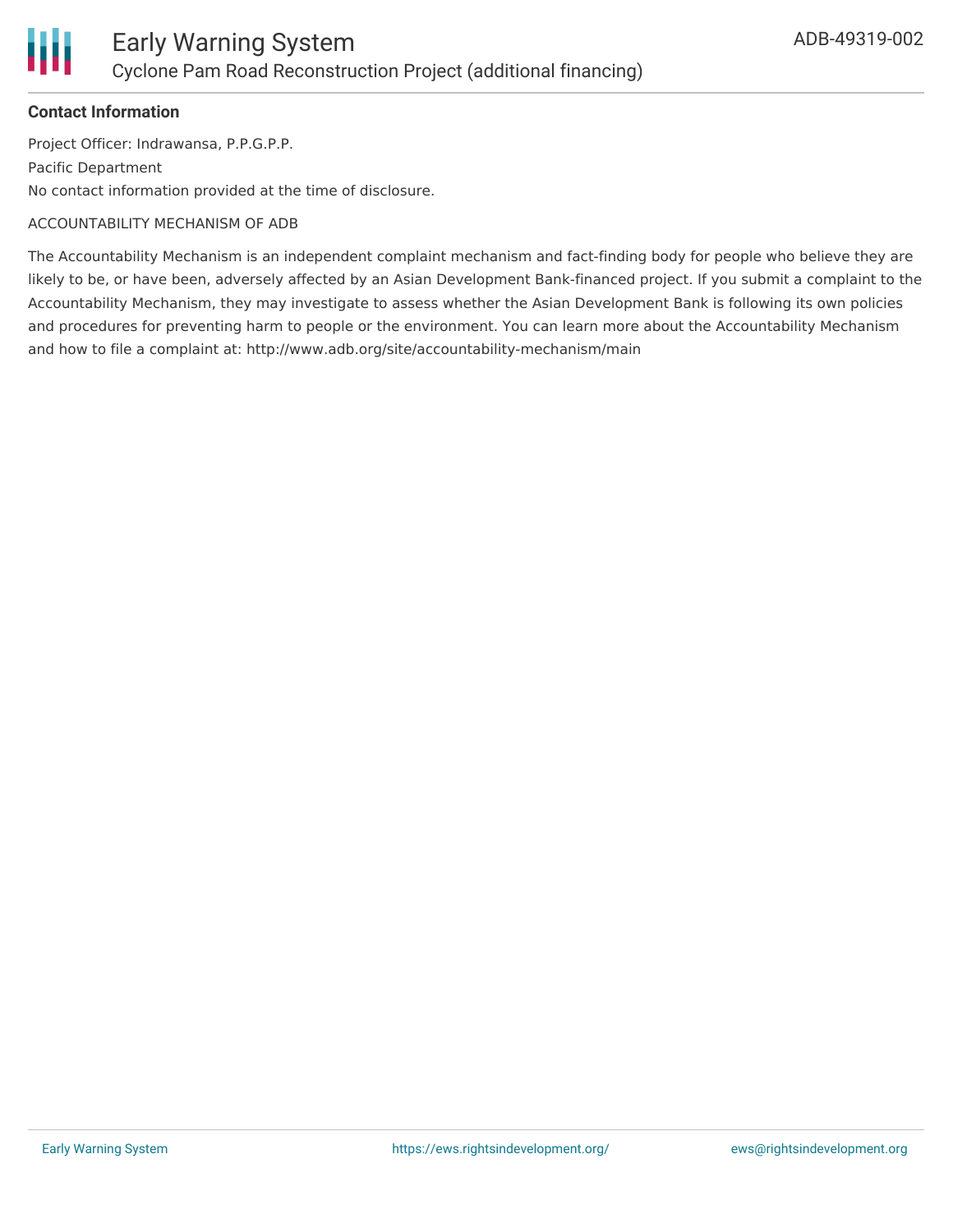#### **Bank Documents**

- [Contribution](https://ewsdata.rightsindevelopment.org/files/documents/02/ADB-49319-002_Yc4AoE2.pdf) to the ADB Results Framework [\[Original](https://www.adb.org/projects/documents/van-49319-002-rrp) Source]
- Country Economic [Indicators](https://ewsdata.rightsindevelopment.org/files/documents/02/ADB-49319-002_eb19Dq9.pdf) [\[Original](https://www.adb.org/projects/documents/van-49319-002-rrp) Source]
- Cyclone Pam Road [Reconstruction](https://ewsdata.rightsindevelopment.org/files/documents/02/ADB-49319-002_CXrCI2D.pdf) Project Additional Financing: Initial Environmental Examination [\[Original](https://www.adb.org/projects/documents/van-49319-002-iee) Source]
- Cyclone Pam Road [Reconstruction](https://ewsdata.rightsindevelopment.org/files/documents/02/ADB-49319-002_MW3hBOA.pdf) Project Additional Financing: Procurement Plan [\[Original](https://www.adb.org/projects/documents/van-49319-002-pp) Source]
- Cyclone Pam Road [Reconstruction](https://ewsdata.rightsindevelopment.org/files/documents/02/ADB-49319-002_Y1ahhW8.pdf) Project Additional Financing: Project Administration Manual [\[Original](https://www.adb.org/projects/documents/van-49319-002-pam) Source]
- Cyclone Pam Road Reconstruction Project Additional Financing: Report and [Recommendation](https://www.adb.org/projects/documents/van-49319-002-rrp) of the Pre [Original Source]
- [Economic](https://ewsdata.rightsindevelopment.org/files/documents/02/ADB-49319-002_AseDB8y.pdf) Analysis [\[Original](https://www.adb.org/projects/documents/van-49319-002-rrp) Source]
- Emergency Assistance [Coordination](https://ewsdata.rightsindevelopment.org/files/documents/02/ADB-49319-002_ktiWRTA.pdf) [\[Original](https://www.adb.org/projects/documents/van-49319-002-rrp) Source]
- [Environmental](https://ewsdata.rightsindevelopment.org/files/documents/02/ADB-49319-002_BuCcICx.pdf) Assessment and Review Framework [\[Original](https://www.adb.org/projects/documents/van-49319-002-rrp) Source]
- [Financial](https://ewsdata.rightsindevelopment.org/files/documents/02/ADB-49319-002_T1KPxyQ.pdf) Analysis [\[Original](https://www.adb.org/projects/documents/van-49319-002-rrp) Source]
- Financial [Management](https://ewsdata.rightsindevelopment.org/files/documents/02/ADB-49319-002_f6O8I3C.pdf) Assessment [\[Original](https://www.adb.org/projects/documents/van-49319-002-rrp) Source]
- Grant Agreement (Special [Operations\)](https://www.adb.org/sites/default/files/project-documents/49319/49319-002-grj-en.pdf) September 2017
- Loan Agreement (Ordinary Operations [\[Concessional\]\)](https://www.adb.org/sites/default/files/project-documents/49319/49319-002-lna-en.pdf) September 2017
- Options [Workshop](https://ewsdata.rightsindevelopment.org/files/documents/02/ADB-49319-002_nioLjSe.pdf) Report [\[Original](https://www.adb.org/projects/documents/van-49319-002-rrp) Source]
- Project [Administration](https://www.adb.org/projects/documents/van-49319-002-rrp) Manual
- Project [Disclosure](https://ewsdata.rightsindevelopment.org/files/documents/02/ADB-49319-002.pdf) PDF [\[Original](https://www.adb.org/printpdf/projects/49319-002/main) Source]
- [Resettlement](https://ewsdata.rightsindevelopment.org/files/documents/02/ADB-49319-002_dwA3iVn.pdf) Framework [\[Original](https://www.adb.org/projects/documents/van-49319-002-rrp) Source]
- Risk Assessment and Risk [Management](https://ewsdata.rightsindevelopment.org/files/documents/02/ADB-49319-002_2AuKEEQ.pdf) Plan [\[Original](https://www.adb.org/projects/documents/van-49319-002-rrp) Source]
- Summary [Assessment](https://ewsdata.rightsindevelopment.org/files/documents/02/ADB-49319-002_Q8WDqt5.pdf) of Damage and Needs: Transport Sector [\[Original](https://www.adb.org/projects/documents/van-49319-002-rrp) Source]
- Summary of Project [Performance](https://ewsdata.rightsindevelopment.org/files/documents/02/ADB-49319-002_8iMVmcs.pdf) [\[Original](https://www.adb.org/projects/documents/van-49319-002-rrp) Source]
- Summary Poverty [Reduction](https://ewsdata.rightsindevelopment.org/files/documents/02/ADB-49319-002_gm1TAyj.pdf) and Social Strategy [\[Original](https://www.adb.org/projects/documents/van-49319-002-rrp) Source]